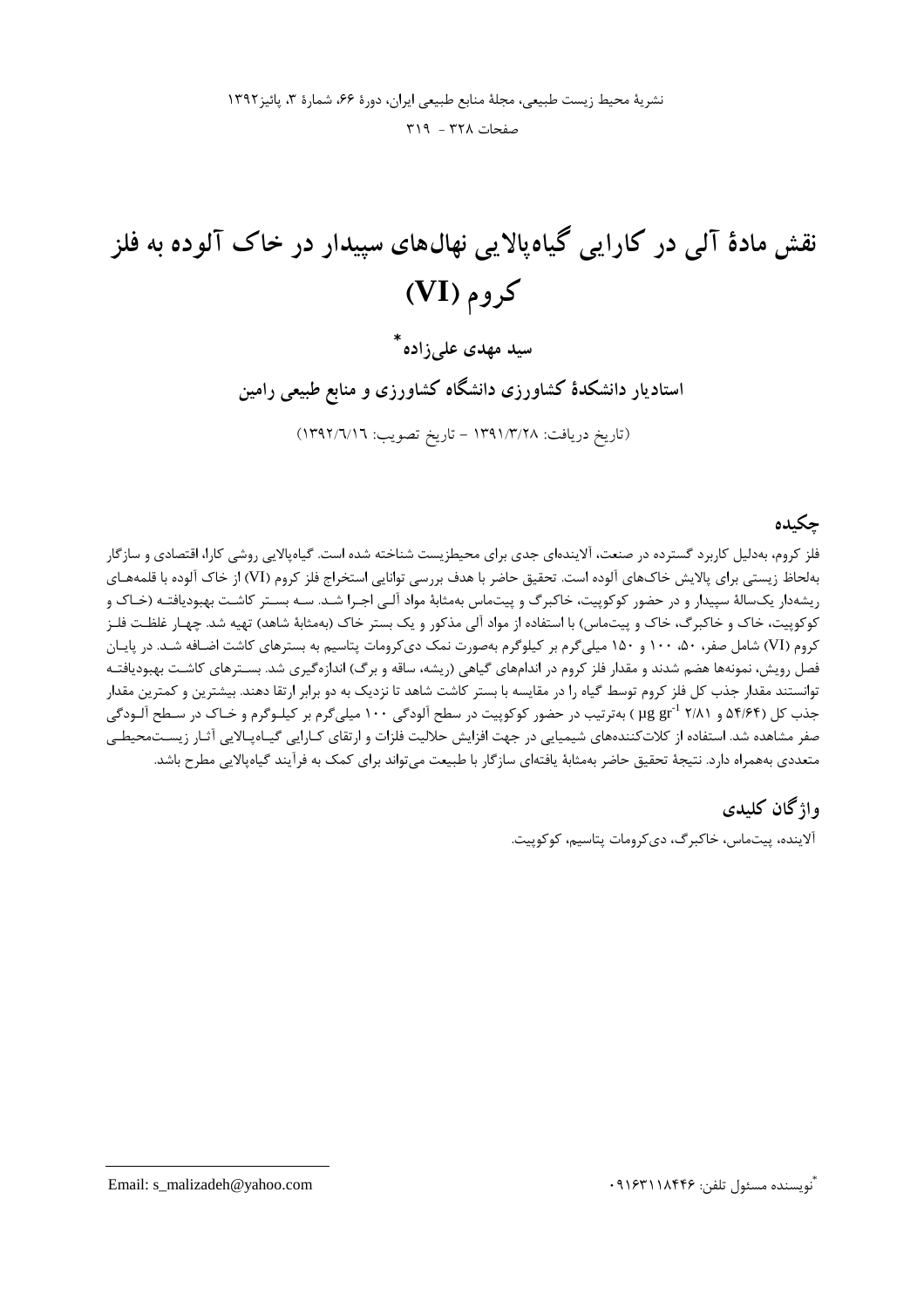## همچنین قادر بـه جـذب آنهـا در غلظـتهـای بـالا در اندامهای هـوایی خـود باشـد ( Kabata-Pendias and Mukherjee, 2007). توانسایی گیساه بسرای تحمسل غلظتهای بالای آلاینـده در محـیط و تولیـد زیتـودهٔ زیاد دو شرط لازم برای موفقیت گیاهپالایی خـاکهـای آلوده است (Shen, et al., 2002). گیاهـانی بـا عنـوان "بیش|ندوز " قادرند مقادیر زیادی از فلز را در اندامهای خود انباشته کنند، اما تولید زی تودهٔ کــم و اختصاصــی عمـل كـردن درمـورد فلـزات از كاسـتىهـاى آنهاسـت (Begonia et al., 2005). امروزه از عوامل شیمیایی متعددی برای افزایش حلالیت فلزات و ارتقــای کــارایی گیاهپالایی استفاده می شـود کـه خطـر نفـوذ و انتقـال فلزات به افقهای زیرین خاک، آبهای زیرزمینـی و یـا سطحی را افزایش میدهد و ممکن است به سمیشدن Santos et al., ) کیاهان و ریز جانداران خاک منجر شود 2006). بنابراین، استفاده از مواد و روشهای سازگار با محيطزيست مطلوبتر و در اولويت خواهد بود.

با توجه به توانایی سییدار در تولید زیتودهٔ بیشتر در مقایسه با سایر گونهها، سیستم ریشـهای گسـترده، تكثير آسان (Castiglione et al., 2007) و نرخ تبخيـر بـالا و بـه تبـع آن امكـان انتقـال بيشـتر آلاينـده بـه اندامهای هوایی از این طریـق، هـدف از ایـن پـژوهش بررسی توان گیاهپالایی فلز کروم (VI) توسط نهالهای يکسالۀ سـييدار در غلظـتھـاي گونـاگون آلـودگي و همچنین بررسی تأثیر افزودن مـادهٔ آلـی بـه خـاک در ارتقای کارایی گیاهیالایی بود.

# ٢. مواد و روشها

این پژوهش در قالب طرح آزمایشی فاکتوریل، با طـرح پایهٔ کاملاً تصادفی در سه تکرار انجام شـد. فاکتورهـای مورد بررسـی شـامل بسـترهای کاشـت و غلظـتهـای آلودگی کروم بود. تجزیهٔ آمـاری دادههـا بـا اسـتفاده از نرمافزار آمـاري SAS و مقايسـهٔ ميـانگينهـا بـه روش توکی (آمارهٔ 'HSD) در سطح یک درصد انجام شد. خاک غیرآلودهٔ مـورد اسـتفاده در ایـن آزمـایش از عمق صفر تا ۳۰ سانتیمتری مزرعهٔ آموزشی-پژوهشـی دانشگاه تهـران (A ° ۵۷′ ۵۲ ° ۵۰ و ۳۵ °۳۵) تهیــه شــد.

### ١. مقدمه

در دهههای اخیر، آلودگی خاک و آبهای زیرزمینی به فلز کروم در اثر فعالیتهای انسانی به ایجاد نگرانبی در جامعهٔ محققان علوم گیاهی و حیوانی منجر شده است (Shanker et al., 2005). از آنجاكـه كـروم (VI) گونـهٔ اصلی فلز کروم مورد استفاده در فعالیتهای صنعتی نظير توليد آهن و فولاد، چوب، چـرمسـازي، آبكـاري و صنایعی از این دست است، می توان فرآیندهای صنعتی را مسبب اصلی آلـودگی محـیطزیسـت بـه فلـز کـروم برشمرد (Salunkhe *et al.*, 1998). آلودگی خاکها بـه پسابهای صنعتی پیامدهای متعددی در پی دارد. اثرهای منفی بر خصوصیات خاک و همچنین آثار سـوء بر رشد و عملكرد محصولات زراعى (Kumar, 2000) بخشی از پیامدهای آلودگی خاکها به فلـزات سـنگین بهطور کلی و فلز کروم بهطور موردیاند. از سوی دیگر، فرم محلول ترکیبات کروم (VI) در صورت استنشــاق و تماس با پوست، بهویژه در غلظتهای بالا، بسیار سـمی و خطرناک است. اختلال در سیستم کلیوی و کبد، آسم، بروز حساسیتهای پوستی و سرطان ریه و معـده از عوارض قرار گرفتن در معرض فلز کرومانـد ( ATSDR 2002). ســازوكارهاي ســرطان;ايــي كــروم (VI) بــهطــور گسترده در منابع بررسی شـده اسـت (Stoecker, 2004). نظامنامههای گوناگونی بـرای سـطح مجـاز فلـز کـروم در محيطزيست وجود دارد، اما سـازمان بهداشـت جهـاني این مقدار را ۵۰ میکروگرم در لیتر (۱<sup>-۱</sup>۱ µg) اعلام کرده است (Oze et al., 2007).

یون های کرومات می تواننـد بـهراحتـی بـه لایـههـای پايينتر خاک حرکت کنند و به آلودگي آبهـاي سـطحي و زیرزمینی منجر شوند، اما امکان جذب آنها توسط ریشـهٔ گياهان هـم وجـود دارد (Calder, 1998). گيـاهيـالايي، از بهترين روش هاي اكولوژيک زدودن آلاينــدههــا از محــيط (بهویژه خاک) است. این روش برای پاکسازی طیفی از آلايندەھا مؤثر است (Pilon-Smits, 2005). در ايــن روش ترکیبی، با به کار گیری همزمان گیاه، اصـلاحگرهای خـاک و فعاليتهاي زراعي، آلاينــدههــا از محــيطزيســت حــذف Salt et al., ) میشوند و سمیت آنهـا کـاهش مـی یابـد 1998). گیاه مورد استفاده در فناوری گیاهپالایی بایـد قادر به تولید زیتودهٔ زیاد، مقاوم بـه ســمیت فلـزات و

<sup>1.</sup> Highest Significant Difference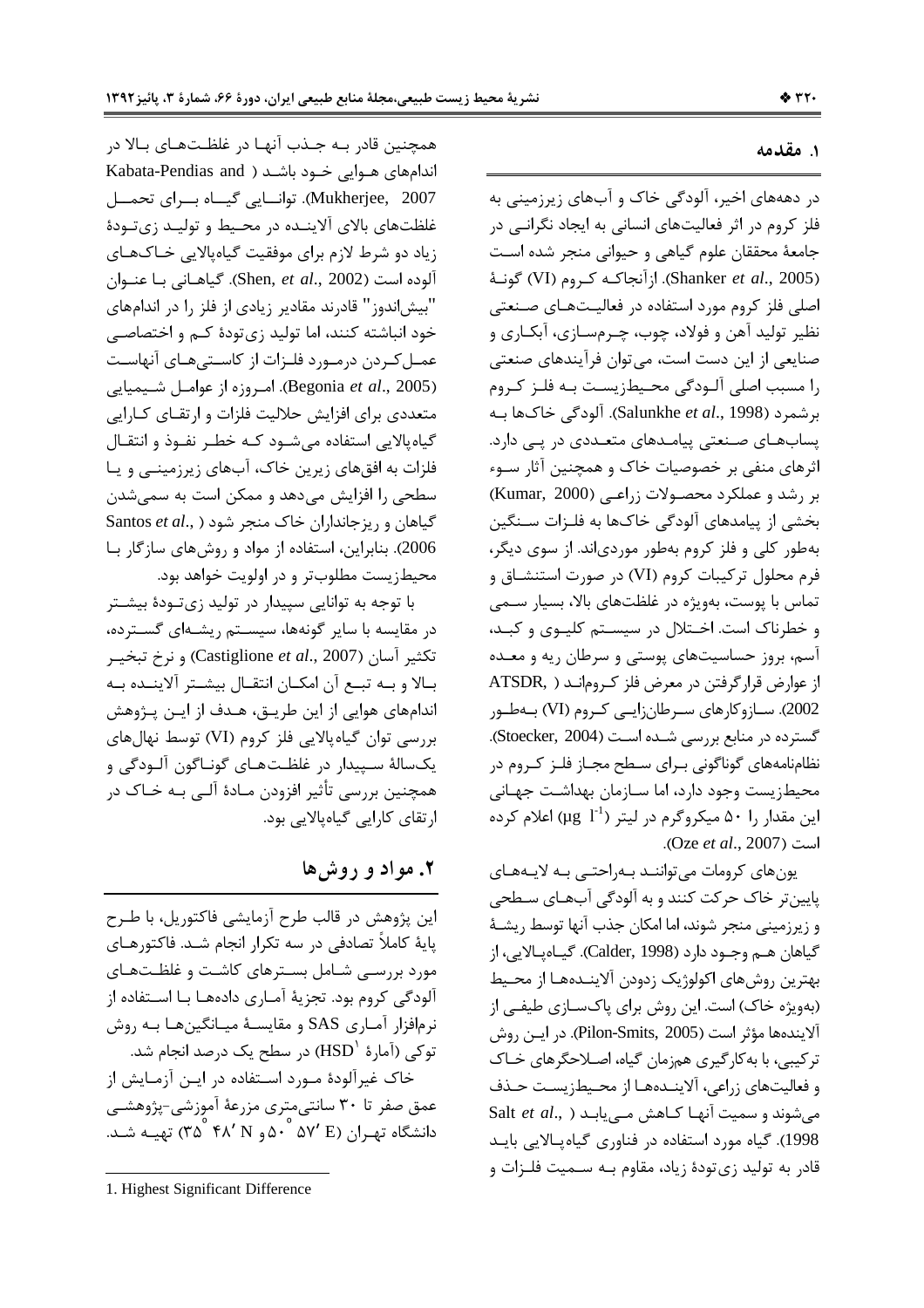خاک مذکور، پس از خشکشدن در معرض هوا، از الک دو میلیمتری عبور داده و بهطور کامل مخلـوط شـد و خصوصــيات فيزيكــي و شــيميايي آن بــا اســتفاده از روش های استاندارد انـدازهگیـری شـدند. بـرای تهیـهٔ نهالها، یک سال قبل از اجـرای آزمـایش، قلمـههـایی  $(\lambda \pm 1 \text{ mm})$  پکسان بـا طـول (۲ cm \* ± ۲ ^)، قطـر (۸ ± ۱ mm) تعداد هشت جوانه از یک درخت مادری منفرد سـییدار (Populus alba L.) تهیه و برای ریشهدارشدن بهمدت یــکســال در نهالســتان مســیر ســبز شهرســتان کــرج مراقبت و نگهداری شدند. سال بعد از بسین قلمـههـای ریشهدار انتخاب مجدد صورت گرفت و نهالهایی که از نظر صفات مذكور يكسان بودند براى آزمـايش گلـدانى د, نظر گرفته شدند.

خاکبرگ، کوکوپیت و پیتماس، بـهدلیـل دارابـودن مقادیر زیاد مادهٔ آلی (اصلاحگر)، بـرای تهیـهٔ بسـترهای کاشت درنظـر گرفتـه شـدند. ویژگــی هـای شــیمیایی اصلاحگرهای مذکور در جدول ۱ ارائه شده است. در این آزمایش چهار بستر کاشت در نظـر گرفتـه شـد. بسـتر کاشت یک شامل خـاک و کوکوپیـت هرکـدام بـهانـدارهٔ نصـف حجــم گلــدان، بســتر كاشــت دو شــامل خــاک و

خاكبرگ هركدام بـهانـدارهٔ نصـف حجـم گلـدان، بسـتر کاشت سه شامل خاک و پیتماس هر کدام بهاندارهٔ نصف حجم گلدان و بستر کاشت چهار خــاک (بــدون افــزودن مادهٔ آلی) بهمثابهٔ بستر کاشت شاهد تعریف شدند.

از نمسک دی کرومسات پتاسسیم (K2Cr2O7) بسرای آلوده کردن خاک استفاده شد. بسترهای کاشت تهیهشـده با مقادیر ۵۰، ۱۰۰ و ۱۵۰ میلی گرم بر کیلوگرم کـروم در خارج از گلـدانهـا بـهصـورت يكنواخـت آلـوده و سـيس گلدانها با آن پر شـدند. در ایــن آزمـایش از گلــدانهـای پلاسـتيكى بــا ظرفيــت ٢۵ ليتــر اســتفاده شــد. پــس از آلوده کردن بسترهای کاشت، برای رسیدن به حالت تعادل Alizadeh et al., ) بهمدت یک ماه به حال خود رها شـدند 2012). پس از انتقال نهال ها به گلدان هـا (در زمسـتان)، بـا توجـه بـه نتـايج آنـاليز خـاک، کودهـای اوره و ســولفات یتاسیم برای جلوگیری از کمبود این دو عنصر در نهال ها به خاک اضافه شد. در طول دورهٔ رویـش، رطوبـت خـاک حدود ۷۰ تا ۹۰ درصد رطوبت مزرعهای و از طریق توزین گلدانها در طول آزمایش حفظ شد. این عمــل بــا آبیــاری یک روز درمیان گلدانها در فصل بهار و هـرروزه در فصـل تابستان انجام شد.

| جدول ۱. ویژگیهای شیمیایی اصلاحگرهای مورد استفاده |  |  |  |
|--------------------------------------------------|--|--|--|
|--------------------------------------------------|--|--|--|

| پيتماس                           | خاکبر گ                                      | كوكوييت                                                       | مشخصه          |
|----------------------------------|----------------------------------------------|---------------------------------------------------------------|----------------|
| $\cdot$ /90 g $l^{-1}$           | $1/7$ g $kg^{-1}$                            | $1/\sqrt{g}$ $1^{-1}$                                         | مقدار نمک      |
| $95$ %                           | <b>TA</b> %                                  | $\lambda$ $\frac{1}{2}$ .                                     | مقدار مادۂ آلی |
| $\Delta$ /Y                      | 5/5                                          | 9/1                                                           | pH             |
| $1$ Y A mg $l^{-1}$              | <b>YA</b> %                                  | $\mathbf{Y} \mathbf{F} \mathbf{m} \mathbf{g} \mathbf{I}^{-1}$ | $K_2O$         |
| $\lambda \mathbf{v}$ mg $l^{-1}$ | $\gamma \gamma / \gamma$ mg kg <sup>-1</sup> | $2^{\gamma}$ mg $l^{-1}$                                      | $P_2O_5$       |
| $\lambda$ \ mg l <sup>-1</sup>   | $\cdot$ / $\vee$ $\uparrow$ /.               | $\lambda \Delta$ mg $l^{-1}$                                  | N              |
|                                  |                                              |                                                               | مقدار فلز کروم |

تر (با استفاده از اسید سولفوریک غلیظ، آب اکسـیژنه و دستگاه دایجسدال) هضم شدند و مقـدار فلـز کـروم در Micentim ) تعیین شد ( ICP-OES استگاه این تعیین شد .(and Ferraz, 2007 در پایان دورهٔ رویش (پایـان شـهریور)، نهـال۱هـا از گلدانها خارج و، پـس از شسـتوشـوی کامـل بـا آب مقطر، در آون در دمـای ۷۰ درجـهٔ سلسـیوس خشـک شدند و وزن زیتوده برای هرکدام از انـدامهـای گیـاه (ریشه، ساقه/شاخهها و برگ) ثبت شـد. سـپس، بـرای اندازه گیری مقدار کروم جـذبشـده توسـط نهـالهـا، اندامهای گیاهی با آسیاب کاملا خرد و بـا روش هضـم

<sup>1.</sup> Inductively Coupled Plasma - Optical Emission Spectroscopy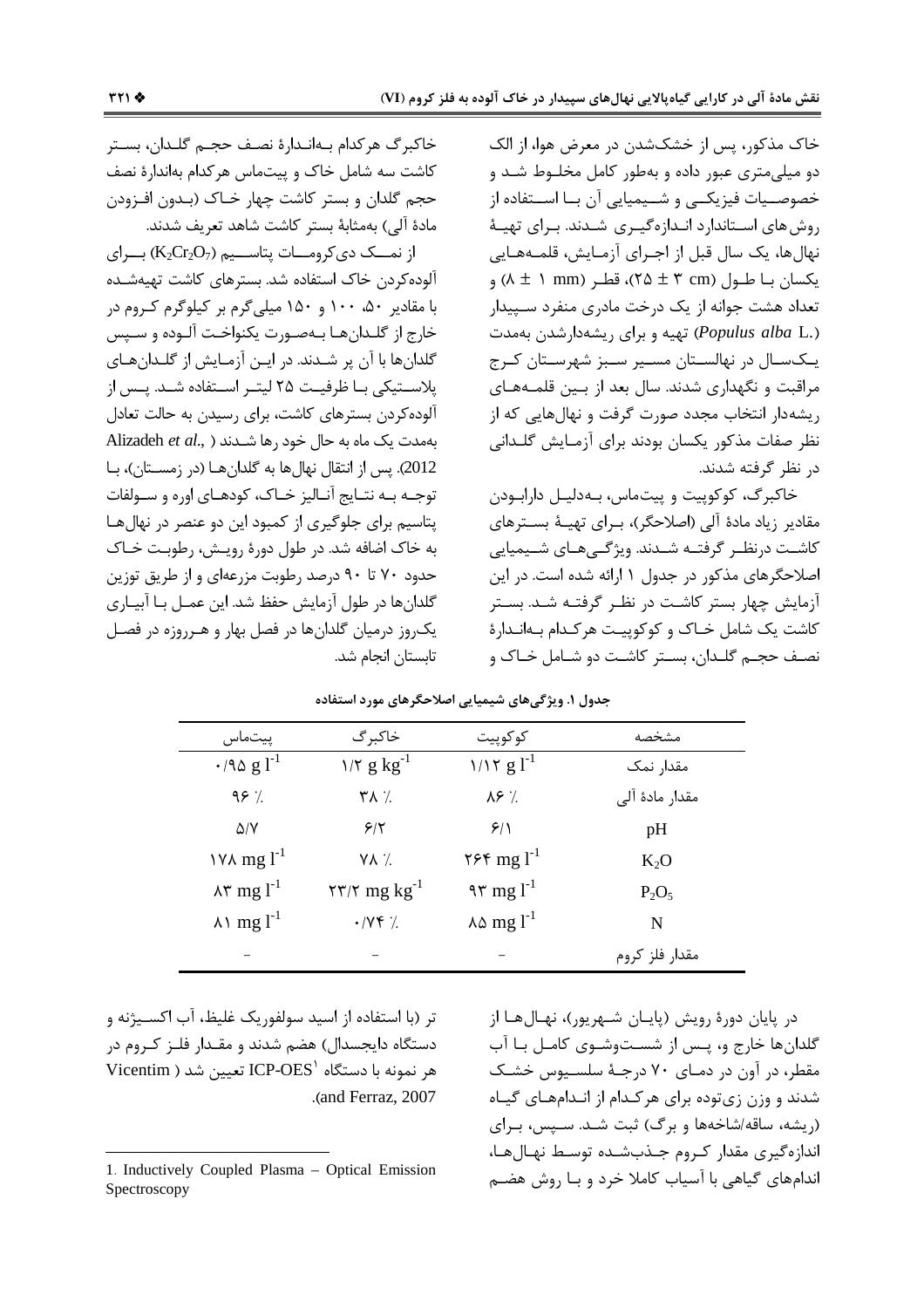و خاکبرگ)، مشاهده شد. بیشترین مقدار تولید زیتودهٔ ریشه در سطح آلودگی صفر کروم در بستر کاشت یک (خاک و کوکوییت) اتفـاق افتـاد. کمتـرین مقـدار تولیـد زی تودهٔ برگ، ساقه/شاخه و ریشه نیز مربوط بـه سـطح آلودگی ۱۵۰ میلی گرم کروم در بستر کاشت چهار (خاک) و بهترتیب ۳۹/۷۳، ۱۰۴/۹۳ و ۲۸/۴۳ گرم وزن خشک بود. بیشترین مقدار افزایش تولید زیتودهٔ برگ تحت تأثير بسترهاي كاشت اعمال شده به تفــاوت بســتر کاشت یک و شاهد (خـاک) بـهانـدازهٔ ۵۴/۱۷ گـرم وزن خشک مربوط بود. ایـن مقـدار درمـورد تولیـد زیِ تـودهٔ ساقه/شاخه و ریشه بهترتیب در بستر کاشت یک سطح آلودگی ۵۰ میلی گرم و بستر کاشت دو سـطح آلـودگی ۱۵۰ میلي گرم کروم رخ داد (جدول ۴).

۳. نتايج

نام علمی خاک مورد استفاده در ایـن مطالعـه Finely loamy, Mixed, Xeric Haplocambids, Super active thermic و خصوصـيات فيزيكـي و شـيميايي آن در جدول ۲ ارائه شده است. اثرهای اصلی سطح آلودگی و بستر کاشت درمورد تولید زی تودهٔ برگ، ساقه/شاخه و ریشه در سطح یک درصد معنـیدار بـود. اثـر متقابـل سطوح آلودگی و بستر کاشت در مـورد تولیـد زیتـودهٔ ساقه/شاخه معنىدار، امـا ازنظـر توليـد زىتـودهٔ بـرگ و ريشه غيرمعني دار بود (جدول ٣). طبق نتايج ارائــهشــده در جـدول ۴، بیشـترین مقـدار تولیـد زیتـودهٔ بـرگ و ساقه/شـاخه بـهترتيـب ١۵٢/٧٣ و ٢٥٣/٣٣ گـرم وزن خشک، در سطح آلودگی صفر و بستر کاشت دو (خیاک

| مقدار                                     | خصوصيت                                                    | مقدار             | خصوصيت                      |
|-------------------------------------------|-----------------------------------------------------------|-------------------|-----------------------------|
| 17/7                                      | درصد آهک                                                  | ۴۱                | شن (درصد)                   |
| $\boldsymbol{\cdot}/\boldsymbol{\cdot}$ ٩ | کروم استخراجشدنی با $\mathrm{DTPA}'$ (میلیگرم بر کیلوگرم) | ۳۵                | سيلت (درصد)                 |
| ۲۵                                        | ظرفیت تبادل کاتیونی (سانتیمول بار بر کیلوگرم)             | ۲۴                | رس (درصد)                   |
| ۱۸                                        | فسفر جذبشدنی (میلیگرم بر کیلوگرم)                         | $\cdot/\lambda$ ۶ | كربن ألى (درصد)             |
| ۲۳۲                                       | پتاسیم جذبشدنی (میلیگرم بر کیلوگرم)                       | $\cdot/\cdot$ Y۶  | نيتروژن (درصد)              |
| $\cdot/\cdot\cdot\mathsf{Y}$              | مس استخراج شدنی با DTPA (میلی گرم بر کیلوگرم)             | f/f               | (دسیزیمنس بر متر) EC        |
| $\Delta/\Lambda$                          | آهن استخراجشدنی با DTPA (میلیگرم بر کیلوگرم)              | $Y/\Delta$        | pH                          |
| $\backslash/\!\cdot\backslash$            | روی استخراجشدنی با DTPA (میلیگرم بر کیلوگرم)              | $\lambda/\lambda$ | كربنات كلسيم معادل (درصد)   |
| $V/\lambda \Delta f$                      | منگنز استخراجشدنی با DTPA (میلیگرم بر کیلوگرم)            | ۲۶                | (درصد) Field Capacity (F.C) |

جدول ٢.خصوصيات فيزيكي و شيميايي خاك

جدول ٣. نتايج جدول تجزيهٔ واريانس توليد زي تودهٔ نهالهاي سپيدار

| ميانگين مربعات                   |                                                         |                                    |                                  |                      |
|----------------------------------|---------------------------------------------------------|------------------------------------|----------------------------------|----------------------|
| زى تودهٔ ريشه (g)                | زى تودهٔ ساقه/شاخه (g)                                  |                                    | درجهٔ آزادی (df) زیتودهٔ برگ (g) | منابع تغيير          |
| $551/TT***$                      | $\Upsilon\Upsilon\Delta\mathcal{F}V/\cdot\Upsilon^{**}$ | $11107/19**$                       |                                  | سطح آلودگی           |
| $f\Delta Y/\Delta Y$ **          | <b>AAYY/1**</b>                                         | $f\Lambda$ $f$ $f$ $f$ $f$ $f$ $f$ |                                  | بستر كاشت            |
| $\Delta$ /9 $\tau$ <sup>ns</sup> | $\left \cdot\right /\mathcal{F}\left $ $^{**}$          | $11A/YY^{ns}$                      |                                  | سطح آلودگی×بستر کاشت |
| Y/YY                             | ۷۱۶۵                                                    | ۰/۰۷ ا                             |                                  | ضريب تغييرات         |

\*\*: معنىداري در سطح يک درصد

ns: نبودن اختلاف معنى دار

1. Diethylene Triamine Pentaacetic Acid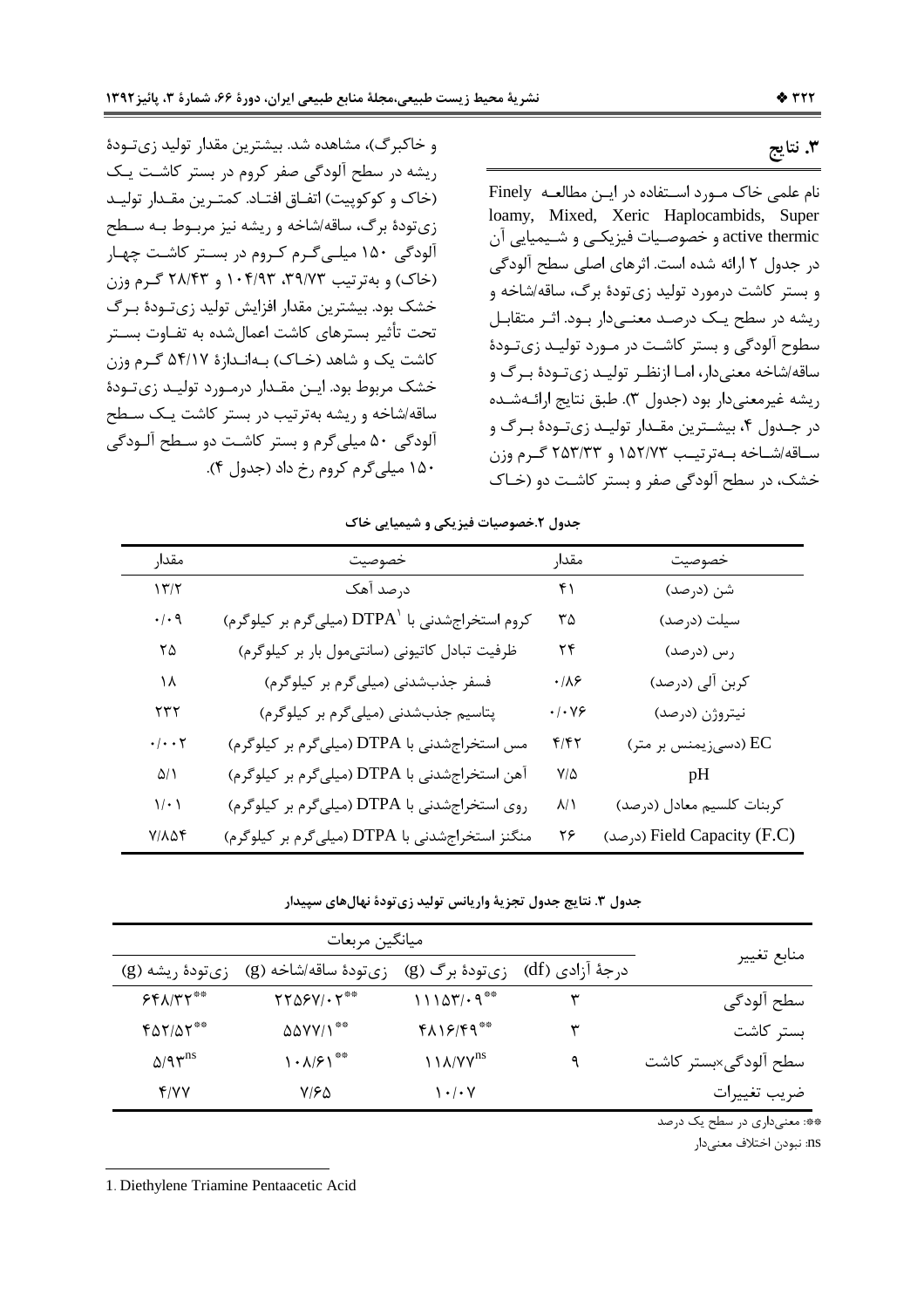نتايج تجزيهٔ واريانس انباشت كروم در اندامهاي گيـاهي و جذب كـل كـروم در جـدول ۵ نشـان داده شـده اسـت. همانطور که در جدول ۵ مشاهده مـی شــود، کلیــهٔ اثرهــای اصلي سطوح آلودگي و بستر كاشت و اثرهـاي متقابـل آنهـا درمورد همهٔ صفات انباشت و جذب کل غیـر از اثـر متقابـل دربارهٔ انباشت برگی کروم در سطح یک درصد معنے دارنـد. شکل های ۱ تا ۳ بهترتیب نتـایج انباشـت کـروم در بـرگ، ساقه/شاخه و ریشهٔ نهال های سیپدار در بسترهای گونـاگون

جدول ۴.مقادیر زی تودهٔ تولیدشده توسط نهالهای سپیدار در بسترهای گوناگون کاشت در حضور سطوح آلودگی کروم (VI) زى تودة ريشه (g)  $\rm (mg\ kg^{-1})$  سطح آلودگی زى تودة ساقە/شاخە (g) زي تودهٔ برگ (g) بستر كاشت  $\Delta\lambda/\mathfrak{r}(\mathbf{a})$  $\Upsilon f \cdot ( \Lambda f(ab) )$  $\Upsilon(\alpha b)$  $\Delta\Delta/\lambda$   $\epsilon$ (ab)  $\tau \tau \tau / \epsilon \tau(b)$  $\Upsilon$  \rv/ $\Upsilon$ (ab)  $\Delta \cdot$  $f9/F6(bcd)$  $YY/\lambda(d)$  $\lambda \frac{\gamma}{\epsilon}$  (cd)  $\mathcal{L}$ .  $\mathfrak{f}\mathfrak{r}/\mathfrak{f}$  (de)  $\lambda \delta f/\tau \tau(ed)$  $Y9/FY(cd)$  $\Delta$ .  $51/FY(a)$  $\forall \Delta \tau / \forall \tau(a)$  $\lambda \Delta Y/YY(a)$  $\ddot{\phantom{a}}$ خاک و خاکبرگ  $\Delta\lambda/\tau\tau(a)$  $\mathbf{Y} \cdot \mathbf{Y}/\mathbf{Y}\mathbf{Y}(\mathbf{C})$  $11.749$ (abc)  $\Delta \cdot$  $\Delta f/V$  (abc)  $\gamma \cdot (\lambda(d))$  $\lambda$ ۴/٣(cd)  $\lambda \cdot \cdot$  $f(x)(cde)$  $\ln \frac{8}{6}$  $Y\mathcal{F}/\lambda\mathcal{F}(d)$  $\Delta$ .  $\Delta\lambda/\lambda\delta(a)$  $\mathsf{Y}\mathsf{F}\mathsf{F}\mathsf{H}\mathsf{F}(\mathsf{a})$  $\Upsilon$   $\Upsilon$   $\Upsilon$   $\Upsilon$   $\Upsilon$   $\Upsilon$   $\Upsilon$  $\bullet$ خاک و پیت ماس  $\Delta f / f \epsilon (abc)$  $\Upsilon \cdot \Upsilon/\Delta \mathcal{F}(c)$  $\frac{1}{2}$  (abcd)  $\Delta \cdot$  $f \wedge \wedge f (bcd)$  $157/97(ed)$  $VV/V(cd)$  $\mathcal{L}$ .  $\frac{4}{\sqrt{2}}$  $149/1(e)$  $YY/Y(de)$  $\Delta$ .  $f9/f(bcd)$  $\mathbf{Y} \cdot \Delta \mathbf{S} \mathbf{S}(\mathbf{C})$  $1.1/\Delta(bcd)$  $\ddot{\phantom{0}}$ خاک (شاهد)  $VT/99(de)$  $f\Delta/V(d)$  $159/7(d)$  $\Delta \cdot$  $f \cdot / f \cdot f(e)$  $150/25(f)$  $f1/69(e)$  $\lambda \cdot \cdot$  $\mathsf{r}\mathsf{a}/\mathsf{v}\mathsf{r}(\mathsf{e})$  $\mathsf{Y}\wedge\mathsf{Y}\mathsf{Y}(f)$  $\mathcal{N} \cdot \mathfrak{f}/\mathfrak{I} \mathfrak{r}(g)$  $\lambda \Delta$ 

حروف مشابه در هر ستون نشان<هندۀ نبودن تفاوت معنىٍدار بين اعداد در سطح يک درصد است.

جدول ۵. نتايج جدول تجزيهٔ واريانس انباشت کروم فلز (VI) در اندامهاي گوناگون نهالهاي سپيدار

| ميانگين مربعات                     |                                                        |                                              |                            |              |                      |
|------------------------------------|--------------------------------------------------------|----------------------------------------------|----------------------------|--------------|----------------------|
| جذب کل                             | انباشت در ریشه                                         | انباشت در ساقه/شاخه                          | انباشت در برگ              | د, جهٔ آ;ادی | منابع تغيير          |
| $(\mu g g^{-1})$                   | $(mg kg^{-1})$                                         | $(mg kg-1)$                                  | $(mg kg^{-1})$             | (df)         |                      |
| $\mathbf{r} \mathbf{r} \mathbf{r}$ | $1\lambda 159/65$                                      | $\Delta \mathbf{f} \cdot \mathbf{f}/11^{**}$ | $111Y/\Delta 5$            | ٣            | سطح آلودگی           |
| Q15/7                              | $\Upsilon \cdot \mathcal{F}/\mathfrak{F} \Lambda^{**}$ | $Y \Omega \Delta \Lambda^*$                  | $1Yf/\cdot f^{**}$         | ٣            | بستر كاشت            |
| $FTQ/FF***$                        | 141/49**                                               | $Y \cdot 1/97***$                            | $\Delta \cdot$ /۲ $V^{ns}$ | ٩            | سطح آلودگی×بستر کاشت |
| 11.7                               | $\lambda$ /YY                                          | 18.9                                         | <b>IVIAV</b>               |              | ضريب تغييرات         |

\*\*: معنىداري در سطح يک درصد

ns: نبودن اختلاف معنىدار

كاشـت و سـطوح گونــاگون آلــودگي را نشــان مــي دهنــد.

بیشترین مقدار انباشت کروم در بـرگهـا در بسـتر کاشـت

یک و سطح آلودگی ۱۵۰ میلے گـرم کـروم ثبـت شـد. در

مقدار انباشت برگی بین بسترهای بهبودیافته با یکدیگر و بـا

بستر كاشت شاهد هيچگونــه تفــاوت معنــىدارى مشــاهده

نشد، بهاستثنای حالت سطح آلودگی ۵۰ میلی گرم که بـین

بستر کاشت دو (خاک و خاکبرگ) با سایر بسترها اخـتلاف

معنىدارى ايجاد شد (شكل ١).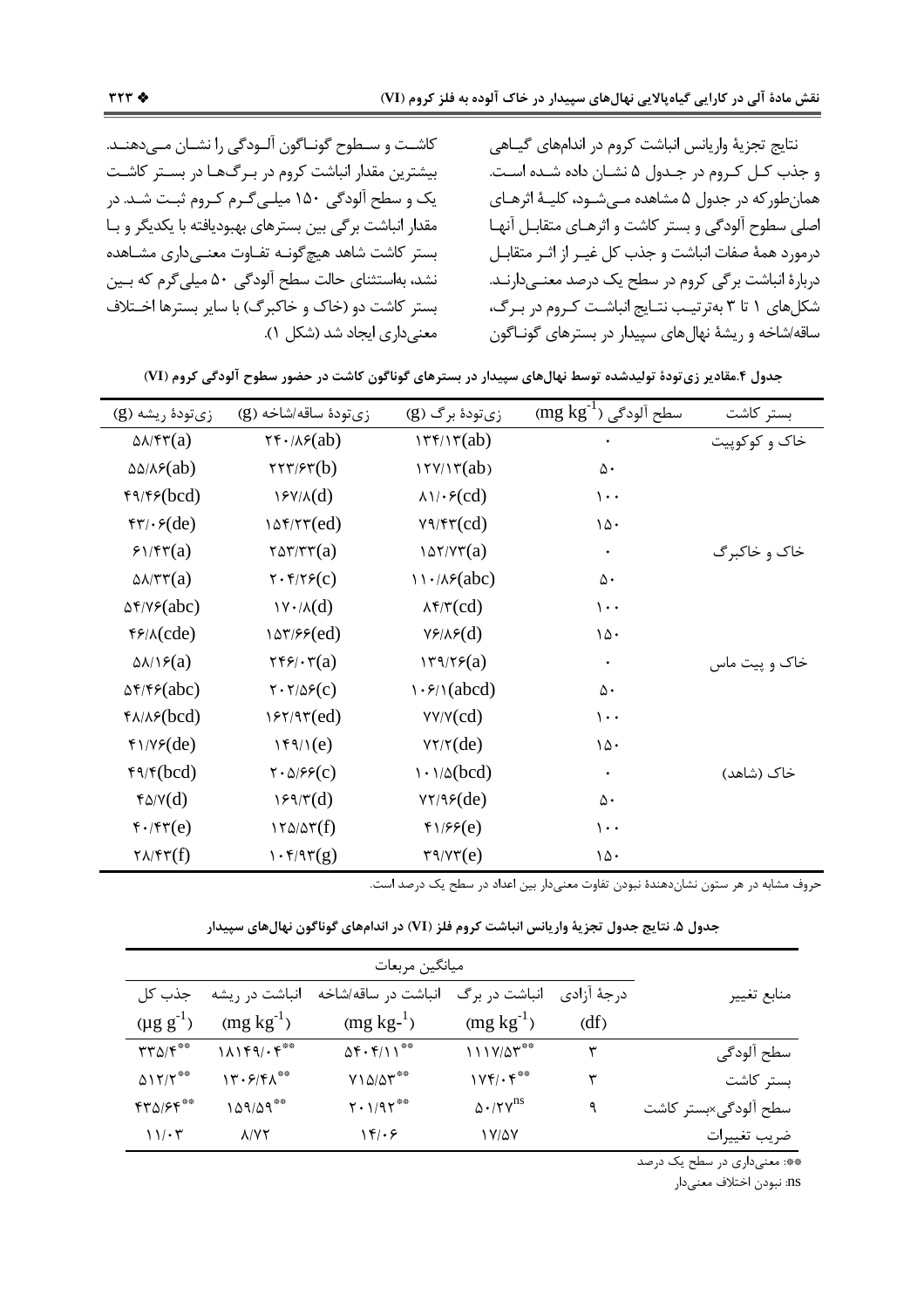

شكل ١. مقايسة مقادير انباشت فلز كروم در برگ0ا تحت تأثير بسترهاي كاشت و سطوح آلودگي (P<0.01)



شكل ٢. مقايسة مقادير انباشت فلز كروم در ساقه/شاخه تحت تأثير بسترهاي كاشت و سطوح آلودگي (P<0.01)

تیمارهای سطوح آلودگی کروم و بسترهای کاشت را نشان می دهد. جذب کل عبارت از تمام مقـدار انباشـت آلاینده در کلیهٔ اندامهای یک گیاه است. بهاستثنای ست کاشت یک در حد فاصل سـطوح آلـودگی ۱۰۰ و ۱۵۰ میلی گـرم کـروم، رونـد افزایشـی جـذب کـل بـا افزايش سطح آلودگي كـاملاً مشــهود اسـت. بيشــترين مقدار جذب کل در بستر کاشت یـک و سـطح آلـودگی ۱۰۰ میلی گرم کروم ثبت شد، درحـالی کـه کمتـرین مقدار در هـر سـطح آلـودگی بـه بسـتر کاشـت شـاهد مربوط بود.

بسترهای کاشت اعمال شده نشان مــی۵هـد مقـادیر انباشت کروم در ریشه در کلیهٔ بسترهای اصلاحشده با بستر كاشت شاهد (خاك) تفـاوت معنــی(داری داشـت. بیشترین مقدار انباشت در بستر کاشت یـک در سـطح آلودگی ۱۵۰ میلی گرم کروم ثبت شد. مقـدار انباشـت ریشهای در بسترهای کاشت اصلاحشده در حـد فاصـل سطوح آلودگی ۱۰۰ و ۱۵۰ میلی گـرم کـروم معنـیدار نبود، درحالی که در بستر کاشت شـاهد رونـد افزایشـی اختلاف معنے داری را نشان داد (شکل ٣). جـدول ۶ مقادیر جذب کل کروم در نهالهای سییدار تحت تأثیر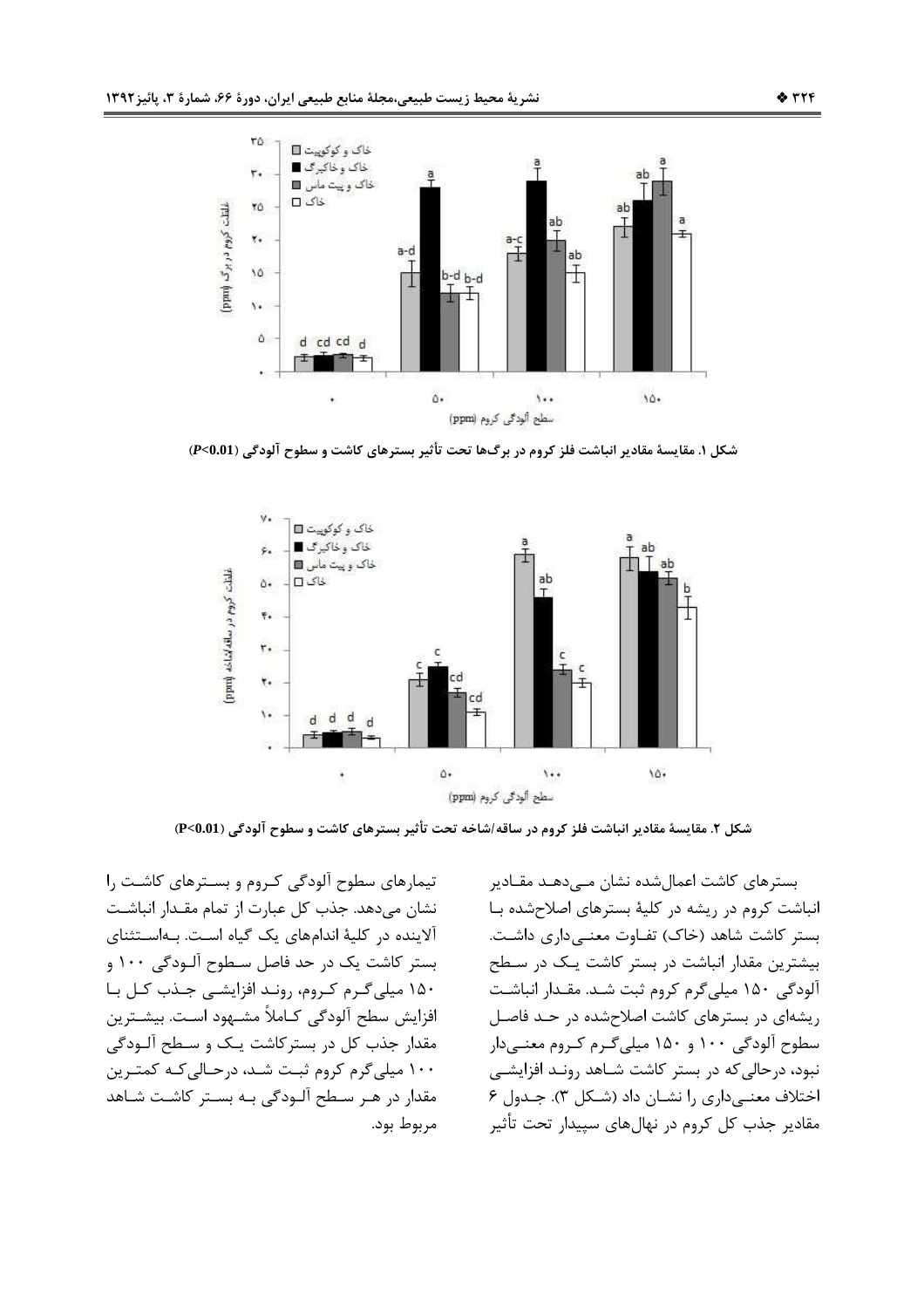

شكل ٣. مقايسة مقادير انباشت فلز كروم در ريشه تحت تأثير بسترهاي كاشت و سطوح آلودگي (P<0.01)

جدول (۶): مقادیر جذب کل فلز کروم (VI) (۳ µg g<sup>-1)</sup> در سطوح گوناگون آلودگی و بسترهای گوناگون کاشت توسط نهالهای سپیدار

|                                                       | بستر كاشت                                              |                                           |                                        |               |
|-------------------------------------------------------|--------------------------------------------------------|-------------------------------------------|----------------------------------------|---------------|
| ۱۵۰                                                   | ۱۰۰                                                    | ۵۰                                        | ٠                                      |               |
| $\Delta f$ / $\epsilon f(a)$                          | $\Delta \frac{1}{V} \cdot (a)$                         | $\gamma$ \/ $\gamma$ \ (cde)              | $\frac{r}{\Delta} \frac{\zeta}{\zeta}$ | خاک و کوکوپیت |
| $\Delta \mathbf{Y}/\mathbf{Y}(a)$                     | fV/97(a)                                               | $\uparrow \uparrow / \uparrow \cdot (bc)$ | $\tau$ /9 $\tau$ (gh)                  | خاک و خاکبر گ |
| $\Delta \mathcal{r}/\mathcal{r}$ $\mathcal{F}$ $(ab)$ | $\mathsf{r}\mathsf{r}/\mathsf{r}\mathsf{r}(\text{cd})$ | $\lambda$ /۴۴(def)                        | $\mathfrak{f}/\cdot\mathfrak{l}(gh)$   | خاک و پیتماس  |
| Y1/99(cdef)                                           | $\sqrt{\Delta} / \sqrt{\epsilon(fg)}$                  | $\binom{\gamma}{\cdot}$ (fgh)             | $\sqrt{\Lambda} \Lambda(h)$            | خاک (شاهد)    |

حروف مشابه در هر ستون نشاندهندهٔ نبودن تفاوت معنیدار بین اعداد در سطح یک درصد است.

۴. بحث و نتیجه گیر ی

در این تحقیق توان گیاهپالایی فلـز کـروم (VI) توسـط نهال های ریشـهدار یـکسـالهٔ سـییدار در غلظـتهـای گوناگون آلودگی بررسی شد. بین گیاهان مورد استفاده در فرآیند گیاهیالایی، جنس صنوبر، بهدلیل توانـایی در توليد زي تودهٔ زيـاد و نـرخ تبخيـر بـالا، كـانون توجـه پژوهش های گیاه پالایی است. براساس بررسـی هـای بەعملآمدە، تاكنون پژوهشى دربـارۂ گيـاەيـالايى فلـز كروم توسط جنس صنوبر صورت نگرفتـه، امـا توانـايي صنوبر در گیاهیالایی سایر فلزات سـنگین و آلاینــدههـا Alizadeh et al., ) بهطور گسترده بررسی شده است 2012; Wu et al., 2010; Biro and Takacs, 2007; Castiglione et al., 2007). همـانطور کـه در بخـش نتایج ارائه شد، نهـالهــای ســییدار توانــایی بــالایی در

گیاه یالایی فلز کروم از خود بروز دادند که به تولید زیاد زي توده توسـط ايــن گونــه و نــرخ تبخيــر بــالاي آن برمے گردد. Marin و Marin) و Marin و *P. tremula* , *P. nigra دان* بالای *P. nigra* و در گیاهپالایی فلـز سـرب اشـاره کردنـد. Wu و همکـاران Di Lonardo ،(2010)، Di و همكساران (2010) و Justin همکاران (2010) بەترتیب توانایی قلمەھـای ھیبریـد P. deltoides  $P.$  alba  $P.$  nigra  $\times$  P. deltoides در گیاهپالایی فلز کادمیوم را مناسب ارزیبایی کردنید. در كليهٔ بسترهای كاشت، توليد زیتوده توسط نهـالهـا بـا افزايش سطوح آلودگي كـاهش يافـت. كـاهش زيتـودهٔ برگے ممکـن اسـت بـهدليـل كـاهش تعـداد و انـدازهٔ سلول های برگ باشد (Nieman, 1965). کـاهش زی تـودهٔ ريشه احتمالاً بەدليـل ايجـاد اخــتلال در فرآينــد تقســيم سلولي و كمبود عناصر غذايي در گياه است (Foy, 1998).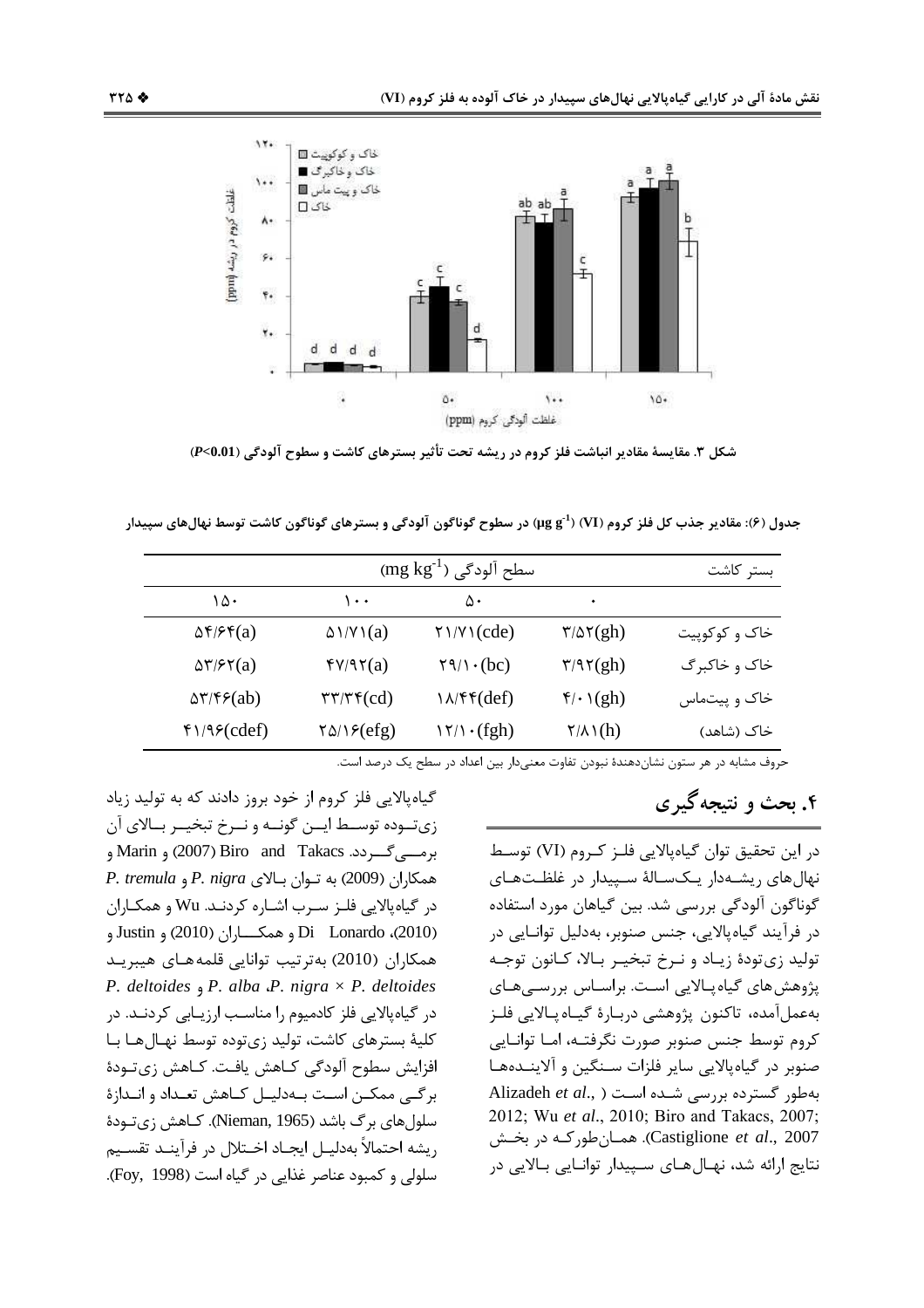كاهش ارتفاع گياه نيز ممكن است بهدليـل كـاهش رشـد ریشه و بهدنبـال آن انتقـال کمتـر آب و مـواد غـذایی بـه بخشهای هوایی گیاه باشد. همانطور که در شکلهای ۱ تا ۳ نشان داده شده است، در کلیهٔ بسترهای کاشت، رونـد انباشت فلز کروم در اندامهای گوناگون نهالهای سـپیدار به صورت ریشه>ساقه/شاخه>برگ بود. Pilon-smits و همکاران (1998) روند مشـابهی را درمـورد انباشـت فلـز P. alba  $\times$  P. حادمیوم در انـدامهـای صـنوبر هیبریـد *tremula گـزارش كردنـد. Biro و Takacs (2007) در* تحقیقے رونـد بـرگ>ریشـه>سـاقه/شـاخه را درمـورد انباشت كادميوم در P. nigra گزارش كردند. علـت ايـن تفاوت در روند انباشت ممکن است به نوع بستر کاشت بر گردد (Wu et al., 2010).

امروزه از روشهای متعددی بـرای ارتقـای کـارایی گیاهیالایی استفاده می شود که به آن گیاهیالایی کمکی اطلاق میشود. استفاده از گیاهان تراریخته، اعمال مواد شيميايي گوناگون براي افزايش حلاليت فلزات ازجملـهٔ این روشهاست. روشهای سازگار با طبیعت از قبیـل اســتعمال اصــلاحگرهايي نظيــر كودهــاي گــاوي و كميوست (Clemebte et al., 2006) وكود مرغبي (Wei et al, 2010) نيز به اين منظور اعمال مـى شـود. در این تحقیق، به نقـش مـواد آلـی در ارتقـای کـارایی گیاهپالایی فلز کروم نیز پرداخته شد. مواد آلی از طریق افزایش کارایی آب توسط گیاه، پایداری ساختار خـاک، کاهش حساسیت خاک به فشـردگی، دینامیـک آب در خاک (Quiroga et al., 2006)، تثبیت تودههای خـاک و زیست فراهم کردن کاتیونهای فلزی ( Khaled and Gawy, 2011; Boguta and Sokolowska, 2012 Bohn et al., ) كاتيونى خاك ( ..Bohn et al 1985) و افسزايش تهويسه و بهبسود سساختار خساك (Martínez-Fernández and Walker, 2011) افزايش توليد زي تـودهٔ گيـاهي مـي شـوند. Zalesny و

همکاران (2007) بر نقش مثبت بسـترهای کاشـت در P. deltoides فياهى صنوبر هيبريد P. deltoides تأكيد كردند. در اين آزمايش، استفاده از مـواد  $\times P.$  nigra آلی در مقدار انباشت برگے کروم در مقایسـه بـا بسـتر كاشت شاهد تأثير معنىدارى نداشت. اين تـأثير درمــورد انباشت ساقه/شاخه بیشتر و درمورد انباشت ریشـهای تفاوت بین بسترهای کاشت بهبودیافته با بسـتر شـاهد در كليهٔ سطوح آلودگی معنی دار بود (شكل هـای ١-٣). اما تولید زی توده و انباشت کروم در اندامهـای گیـاهی بین بسترهای کاشت بهبودیافته نیز متفاوت بود. دلیـل این امر ممکــن اســت بــه ســاختار پیچیــدهٔ مــواد آلــی برگردد (Kabata-Pendias and Mukherjee, 2007).

هدف اصلی از اجرای طرحهای گیـاهیـالایی جـذب و استخراج آلاینده از محیط خاک است. با توجه بـه نتـایج ارائهشده در جدول ۶، بسترهای کاشت بهبودیافته سـبب افزایش معنی دار جذب کل کروم از محیط خاک شـدند، تاجایی که این افزایش در بسـتر کاشـت یـک نسـبت بـه بستر کاشت شاهد به حدود دو برابر رسـید. ایـن تفـاوت در مقدار جذب کل کروم از نقـش مثبـت مــواد آلــي در افزایش تولید زی تودهٔ گیــاهی نشــأت مــی گیــرد. نتیجــهٔ تحقيق حاضر بهمثابة يافتهاى سازكار با طبيعت مى توانـد برای کمک به فرآیند گیـاهپـالایی مطـرح باشـد. اگرچـه استفاده از عوامل شیمیایی نظیر  $\text{EDTA}^\backprime$ ، سبب ارتقــای چندین برابری انباشت فلزات (بستهبه نوع گیاه، نوع فلـز Doumett et al., ) در گیاه مے شود (Doumett et al., ) 2008)، اما پیامدهایی همچون تـراوش و نفـوذ آنهـا بـه افقهای زیرین خاک، آبهای زیرزمینی و یـا سـطحی و همچنین سمیشدن گیاهان و ریزجانداران خاک از نقاط ضعف ایـن روشهاسـت (Santos et al., 2006). روش استفادهشـده در ایــن تحقیــق بــرای ارتقــای کــارایی گیــاهپــالایی فاقــد مســائل مــذکور بــود و راهکــاری زیستمحیطے محسوب مے شود.

<sup>1.</sup> Ethylene Diamine Tetraacetic Acid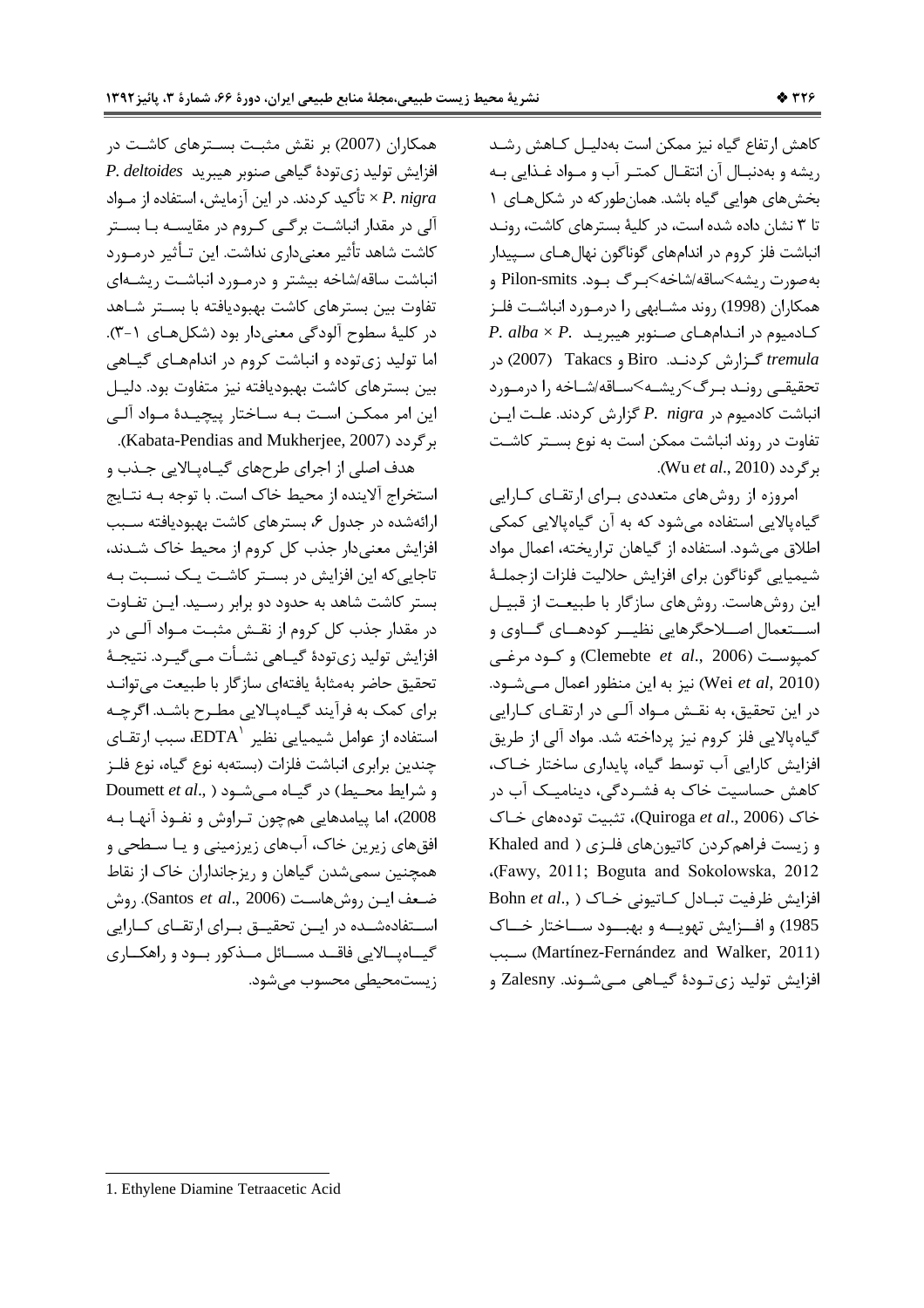#### **References**

- 1. Alizadeh, S.M., Zahedi Amiri, G., Savaghebi-Firoozabadi, G., Etemad, V., Shirvany Shirmardi, M (2012) "Influence of soil amendment on cadmium accumulation responses in one-year old *Populus alba* L. seedling," *Iranian Journal of Forest*, 3 (4): 355-366. in Persian.
- 2. ATSDR (Agency for Toxic Substances and Disease Registry) (2002) Draft Toxicological Profile for Several Trace Elements, U.S. Department of Health and Human Services, Agency for Toxic Substances and Disease Registry, Atlanta, GA.
- 3. Begonia, M.T., Begonia, G.B., Ighoavodha, M., Gilliard D (2005) "Lead accumulation by Tall Fescue (*Festuca arundinacea Schreb*) grown on a lead-contaminated soil," *International Journal of Environmental Research and Public Health*, 2(2):228-223.
- 4. Biro, I., Takacs, T (2007) "Study of heavy metal uptake of *Populus nigra* in relation to phytoremediation," *Cereal Research Communications*, 35(2): 265-268.
- 5. Boguta, P., Sokolowska, Z (2012) "Influence of phosphate ions on buffer capacity of soil humic acids," *International Agrophysics*, 26: 7-14.
- 6. Bohn H., McNeal B., O'Connor, G., (Eds.), (1985) *Soil Chemistry*. , 2nd Ed., Wiley, New York., 1024.
- 7. Calder, L.M (1988) "Chromium contamination of ground water," In: Nriagu, J.O., Nieboer, E. (Eds.), *Chromium in Natural and Human Environments*, Wiley Interscience, New York, 215-231.
- 8. Castiglione, S., Franchin, C., Fossati, T., Lingua, G., Torrigiani, P., Biondi, S (2007) "High zinc concentrations reduce rooting capacity and alter metallothionein gene expression in white poplar (*Populus alba* L. cv. *Villafranca*)," *Chemosphere*, 67: 1117-1126.
- 9. Clemente R., Almela C.A. Bernal, M.P (2006) "A remediation strategy based on active phytoremediation followed by natural attenuation in a soil contaminated by pyrite waste," *Environmental Pollution*, 143: 397-406.
- 10. Di Lonardo, S., Capuana, M., Arnetoli, M., Gabbrielli, R., Gonnelli, C (2010) "Exploring the

metal phytoremediation potential of three *Populus alba* L. clones using an in vitro screening," *Environmental Science and Pollution Research*, 18(1), 82-80.

- 11. Foy, C.D (1988) "Plant adaptation of acid, aluminiumtoxic soils, Communications" *Soil Science and Plant Analysis*, 19: 959-987.
- 12. Doumett, S., Lamperi, L., Checchini, L., Azzarello, E., Mugnai, S., Mancuso, S., Petruzzelli, G., Del Bubba M (2008) "Heavy metal distribution between contaminated soil and *Paulownia tomentosa*,in a pilot-scale assisted phytoremediation study: Influence of differentcomplexing agents," *Chemosphere,* 72: 1481-1490.
- 13.Justin, M,Z., Pajk, N., Zupanc, V., Zupancic, M (2010) "Phytoremediation of landfill leachate and compost wastewater by irrigation of *Populus* and *Salix*: Biomass and growth response," *Waste Management*, 30: 1032-1042.
- 14. Kabata-Pendias, A., Mukherjee, A.B., (Eds.) (2007) *Trace Elements From Soil to Human*, Speringer. 561.
- 15. Khaled, H., Fawy, H.A (2011) "Effect of different levels of humic acids on the nutrient content, plant growth, and soil properties under conditions of salinity," *Soil and Water Research*, 6(1): 21-29.
- 16. Kumar, A (2000) "Reclamation of soil polluted by industrial effluents using herbaceous flora," *Advances in Plant Sciences*, 13: 427-430.
- 17. Lindsay, W.L., Norvell, W.A (1978) "Development of DTPA soil test for zinc, iron, manganese and copper," *Soil science Society of America Journal*, 42: 421-428.
- 18. Marin, M., Varga, C., Mihaly-Cozmuta, L., Peter, A., Mihaly-Cozmuta, A., Boltea, D (2009) "Evaluation of the Phytoremediation Potential of the *Populus tremula* in Tailing Ponds," *Bulletin UASVM Agriculture*, 66 (2), 124-131.
- 19. Martínez-Fernández, D., Walker, D.J (2011) "The Effects of Soil Amendments on the Growth of *Atriplex halimus* and *Bituminaria bituminosa* in Heavy Metal-Contaminated Soils," *Water, Air, and Soil Pollution*, 223(1): 63-72.